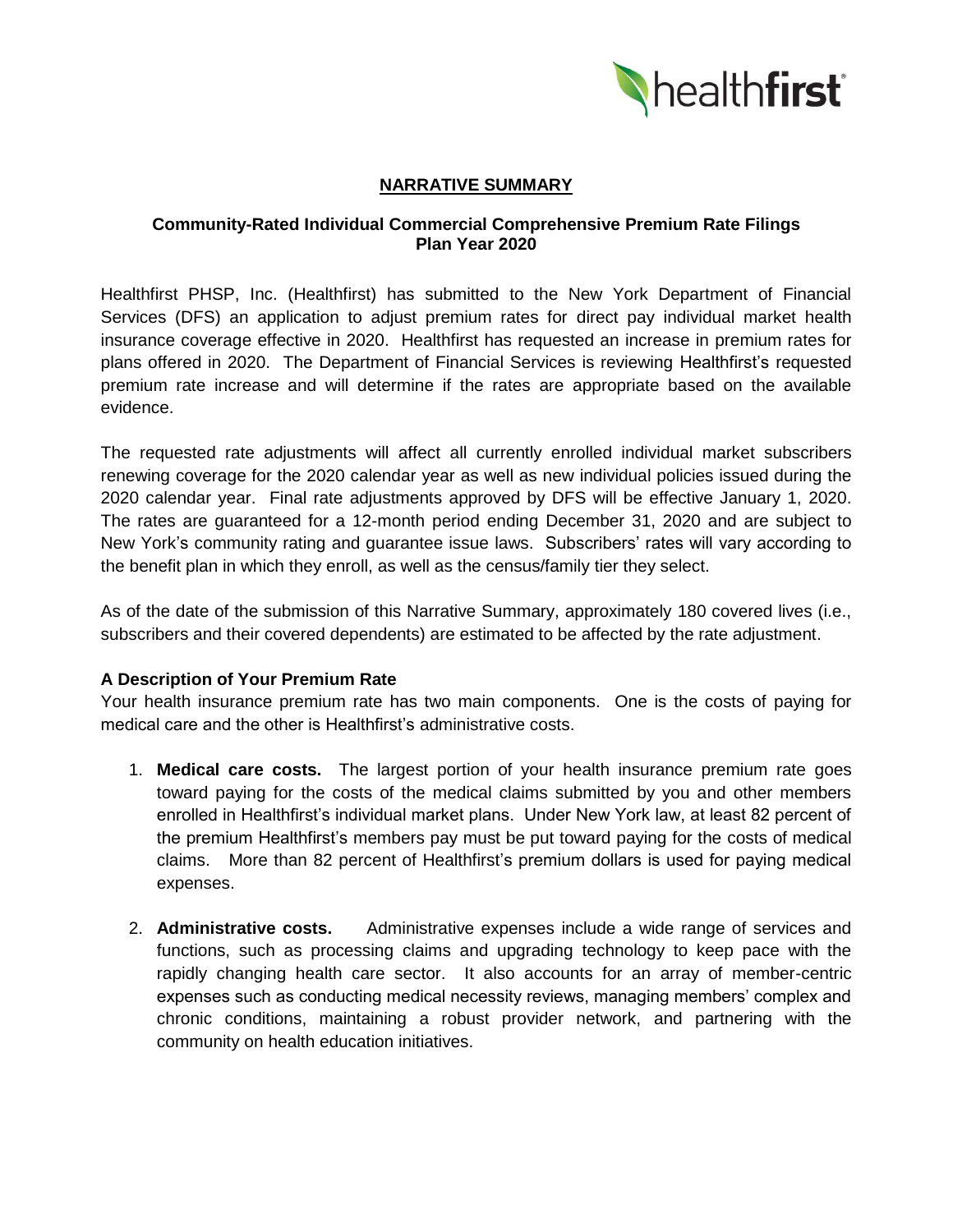Healthfirst takes a meaningful and evidence-based approach to determining how much of a rate adjustment to request from DFS.

# **Your Rate Adjustment Explained**

Healthfirst is applying for a rate adjustment to account for marketplace trends and to reflect actual and anticipated claims costs. While several market forces continue to drive health care costs higher more generally, Healthfirst continues to strengthen the effectiveness of its care management and quality improvement programs and robust network.

Healthfirst is requesting a higher rate for 2020 because several market forces continue to drive health care costs higher. These forces include:

- Cost increases for inpatient hospital, outpatient hospital, and physician services
- Cost increases for prescription drugs, including the increased use of expensive specialty prescriptions.

The premium rate increases Healthfirst is requesting are summarized in the table below, for both New York City (NYC) and Long Island (LI).

| <b>Plan Name</b>                                                                       | <b>Requested Increase</b> |
|----------------------------------------------------------------------------------------|---------------------------|
| <b>Healthfirst HMO A</b><br>&<br><b>Healthfirst HMO A-VAD</b>                          | NYC 6.7%<br>/ LI 3.5%     |
| <b>Healthfirst HMO B</b><br>$\boldsymbol{\mathcal{R}}$<br><b>Healthfirst HMO B-VAD</b> | NYC 6.7%<br>/ LI 3.5%     |
| Healthfirst HMO C<br>&<br><b>Healthfirst HMO C-VAD</b>                                 | NYC 6.7%<br>/ LI 3.5%     |
| <b>Healthfirst HMO D</b><br>&<br>Healthfirst HMO D-VAD                                 | NYC 6.7%<br>/ LI 3.5%     |
| <b>Healthfirst HMO E</b>                                                               | NYC 6.7%<br>/ LI 3.5%     |